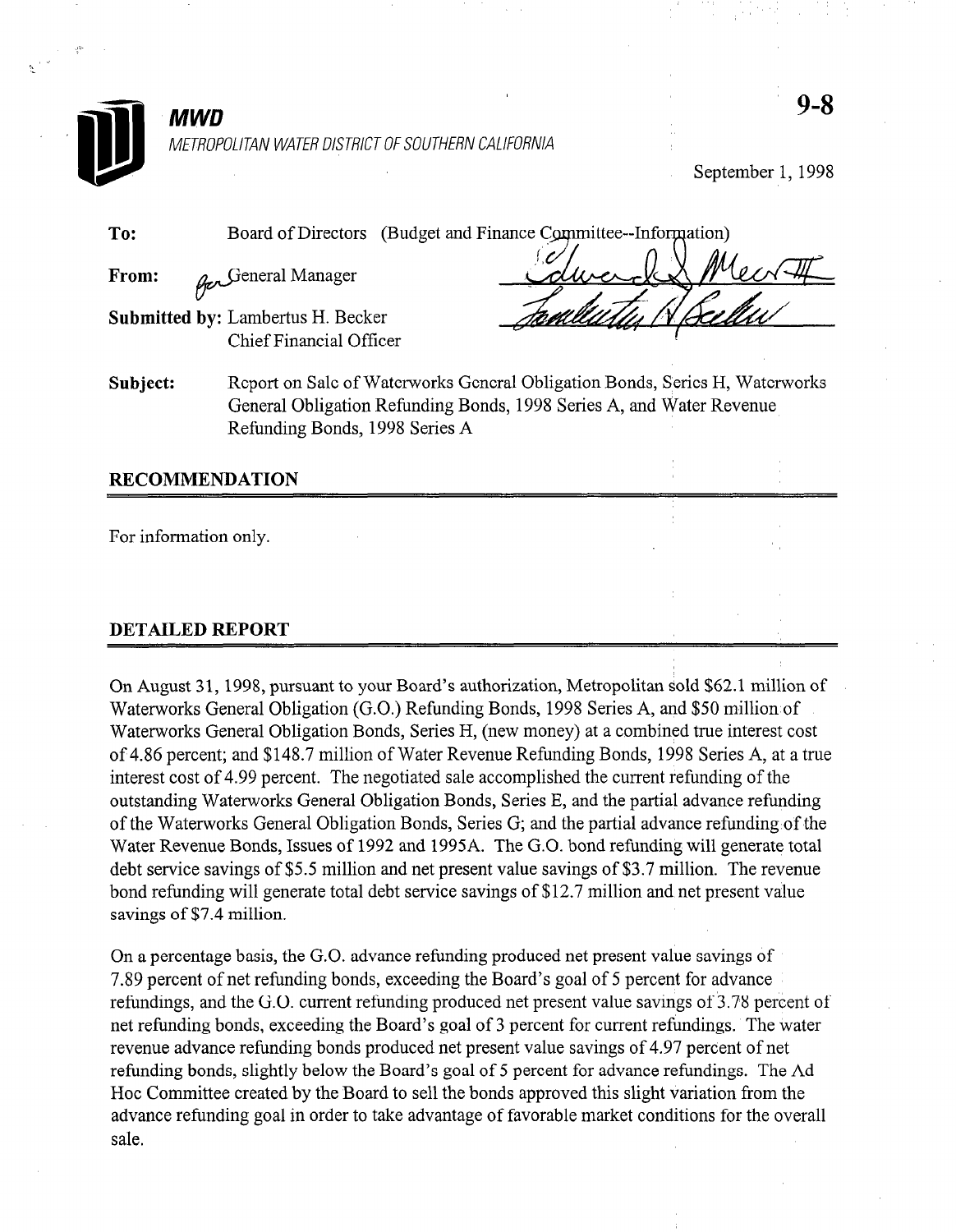This sale marks the culmination of nearly one year of cooperative effort among staff, our financial advisor, co-bond counsel, and disclosure counsel. The financial advisor on the deal was O'Brien Partners, Inc., and co-bond counsel was O'Melveny & Myers LLP and Curls, Brown & Duran LLP. Disclosure counsel was Hawkins, Delafield & Wood. The water revenue refunding bonds were rated double-A and the general obligation refunding and new money bonds were rated triple-A by both Moody's Investors Service, Inc. and Standard and Poor's Ratings Group.

The senior manager for the sale was Bear, Stearns & Co., Inc., with PaineWebber Incorporated; Samuel A. Ramirez & Co., Inc.; and Salomon Smith Barney serving as co-senior managers. The co-managers for the sale were Artemis Capital Group, Inc.; M. R. Beal & Company; E. J. De La Rosa & Co., Inc.; J. P. Morgan Securities Inc.; Lehman Brothers; Merrill Lynch & Co.; Morgan Stanley Dean Witter; Prager, McCarthy & Sealy; and Prudential Securities Incorporated.

The timing of the negotiated bond sale was very favorable. The favorable conditions were attributed to instability in the domestic and overseas financial markets which caused money to flow into the U.S. bond market from all over the world. As a result, 30-year Treasury bond yields fell to 5.25 percent the day of the sale  $-$  the lowest since the Treasury began regular sales of the bonds in 1977. Attached are excerpts from two Bloomberg market reports describing these favorable conditions in detail. Also attached are two articles from the Bond Buyer reporting on Metropolitan's sale.

Metropolitan was able to take advantage of the favorable municipal bond market conditions because of advance planning and preparation which put us in position for quick entry into the market.

CP/mb

bondsale.doc

Attachments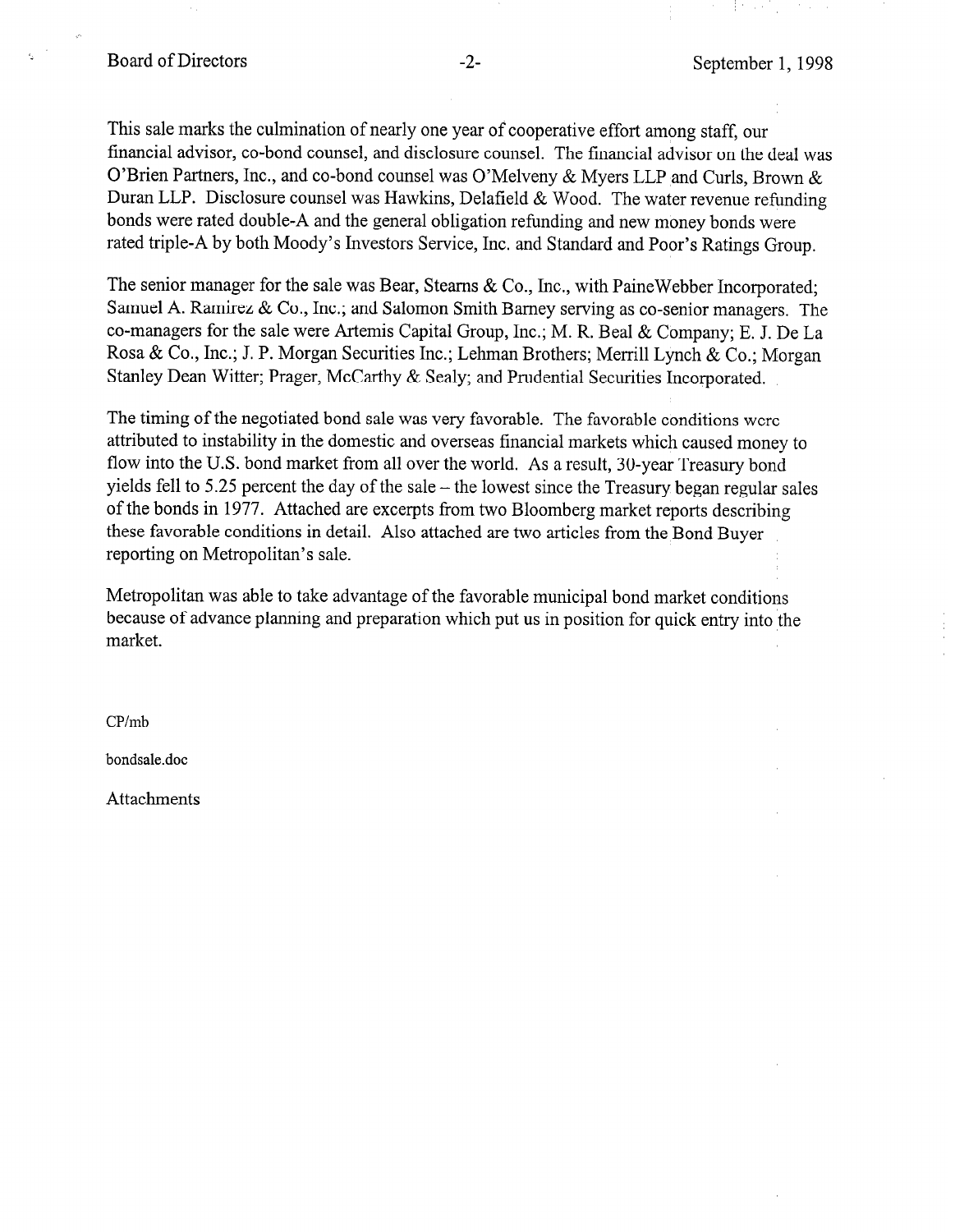BN 08/31 Munis Rise Less Than Treasuries as Metro Waters Taps Market

Munis Rise Less Than Treasuries as Metro Waters Taps Market

5. Attachment to  $\frac{1}{2}$  .  $\frac{1}{2}$  . The set of  $\frac{1}{2}$  is the set of  $\frac{1}{2}$  . The set of  $\frac{1}{2}$  finance  $\frac{1}{2}$ 

New York, Aug. 31 (Bloomberg) -- The municipal bond market rose less than Treasuries as Southern California's Metropolitan Water Authority sold about \$263 million in bonds, kicking off \$3.3 billion in new issues later this week.

The sale was warmly received by buyers as the U.S. stock market reeled, sending the Dow Jones Industrial Average more than 500 points, or 6.2 percent.

.<br>Nimble states, cities and public agencies are jumping at the chance to sell bonds while demand for fixed-income investments is strong and borrowing rates are at record lows.

This is a very, very good market to be selling into, " said J. Ben Watkins, director of bond sales for Florida. ``With the trouble in the stock market there may be an increase in demand.''

Florida today released plans for a \$200 million sale of bonds backed by the state lottery in a competitive auction at 11 a.m. Eastern time tomorrow. The bonds were initially set to sel later in September. It also released plans for a \$230 milli refunding on Sept. 9 that the drop in interest rates made possible.

---.<br>Insured 10-vear munis, as measured by The Bond Marke Association/Bloomberg, rose enough to lower yields 1 basis point to 4.41 percent, the lowest since Feb. 17. The Bond Buyer  $40$ Index yield fell 2 basis points to 5.19 percent.

Among frequently traded munis on the secondary market, yields on Philadelphia's 5 l/8 percent bonds maturing in 2028 rose, pushing the yield 1 basis point lower to 5.19 percent, according to bond broker J.J. Kenny Drake Inc. The bonds have a taxable equivalent yield of 8.11 percent for investors in the 36 percent federal tax bracket.

Benchmark 30-year Treasury bond yields, meanwhile, fell as much as 9 basis points to 5.25 percent -- the lowest since the Treasury began regular sales of the bonds in 1977.

ary began regular sales of the bonds in 1977.<br>The bulk of the Met Waters sale was \$148 8.3 revenue bonds given yields ranging tram 3.40 percent in 1999 to 5.02 percent in 1999 to 5.02 percent in 1999 to 5.02 percent 2022, in a repricing that trimmed as much as 5 basis points in  $\frac{4844}{1121}$ The sale was on the shelf since November of last year, said

Burt Becker, finance director or the water district.

Retail Demand

With few new sales in the muni market today, many were eyeing the slide in the stock market.

It's going to test the conviction of a lot of our new It s going to test the conviction of a lot of our part investors, it as about Pariseau, who runs also equity investors, Sald Robert Pariseau, who runs about

Copyright (C) 1998 Bloomberg, L.P.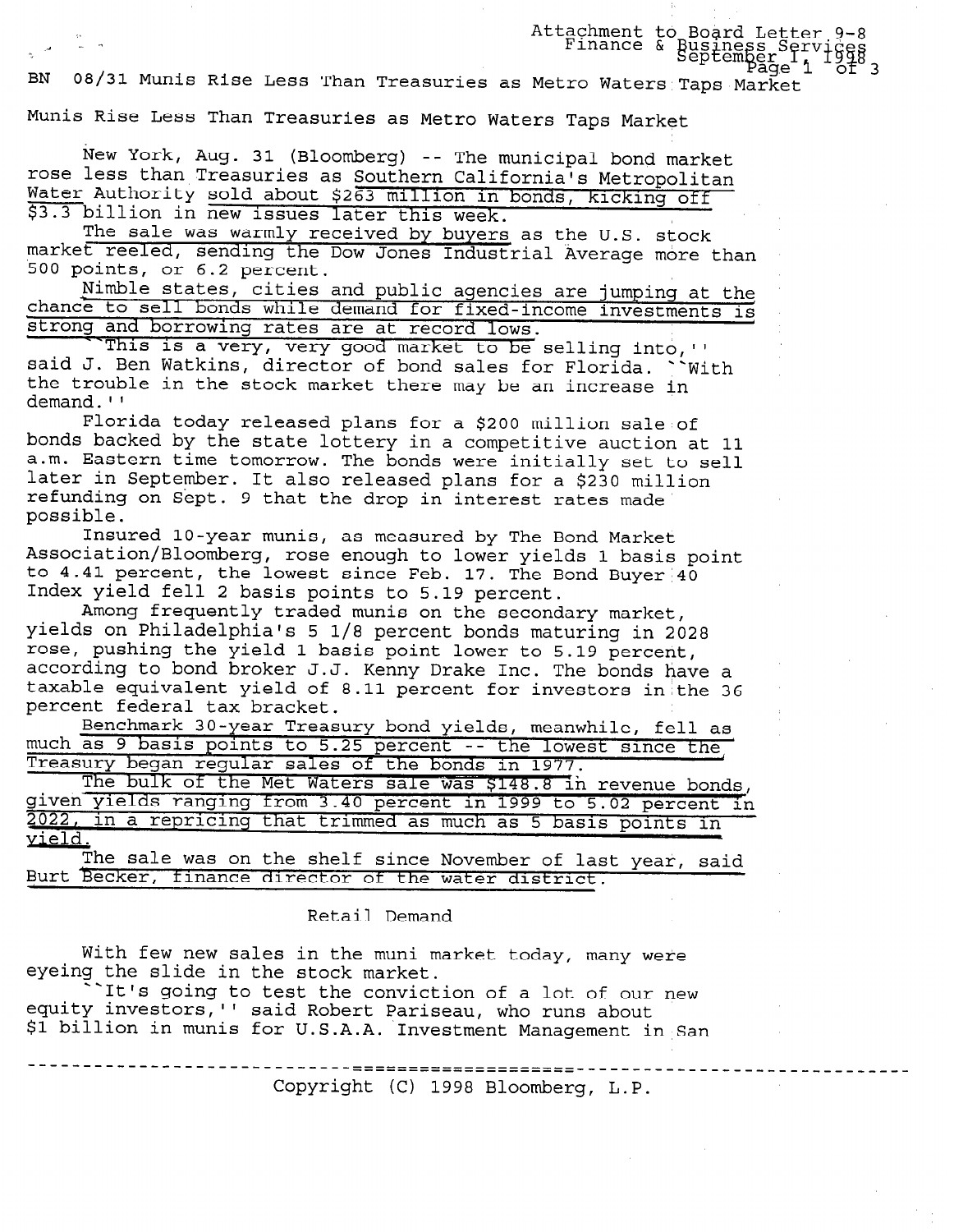Attachment to Board Letter 9-8 Legermient co board better? \_. I, September 1, 1998

Page 1 of 4

BN 08/31 U.S. Bonds Rally, Page 1 of Driving 30-Year Yield to Record Low (Updatea)

U.S. Bonds Rally, Driving 30-Year Yield to Record Low (Update2)

(Updates prices.)

New York, Aug. 31 (Bloomberg) -- U.S. bonds staged a lat day rally, rounding out the best month for bonds since May 1995 as a plunge in stocks raised the allure of U.S. government debt.

Money is moving into the bond market from all over the world,1' said William Dawson, who oversees about \$76 billion in bonds at Federated Investors in Pittsburgh and could fall'below 5 percent as the risk of a recession grows.

The 30-year Treasury bond rose 1 2/32, or \$10.64 per \$1,000. bond, to 103 l/2 and pushing the yield down 7 basis points to 5.27 percent. Yields fell as low as 5.25 percent, the lowest

S.2. Persons: Treasure 111 and the securities in 1977. from turbulent financial markets after Russia devalued its Investors snapped up Treasuries in recent weeks as a refuge currency and forced investors to take big losses on 281 billion rubles of short-term government debt.

Today, the Dow Jones Industrial Average fell 512.61 points, or 6.37 percent, 7539.07. The Nasdaq Composite Index fell'140.45, or 8.6 percent, to 1499.23, its worst drop since the crash of October 1987.

"Everyone just wants Treasuries, you're seeing that in all markets,'' said Bob Laskowski, who manages about \$220 million in bonds for the China Trust Bank and expects yields on government bonds to decline further.

The 30-year U.S. Treasury bond handed investors gains of of 7.3 percent in August, when price gains and reinvested coupon of 1.5 percent in August, when price gains and reinvested coup<br>payments are taken into account. It posted gains of 8.3 percent in May 1995.

Year-to-date, the bellwether bond returned 13.9 percent. By comparison, the Dow Jones Industrial Average erased all of 1998's gains with today's decline, and is down 4.67 percent on the year. The stock index's gains peaked at 18 percent in mid-July.

### Fed Watch

Treasuries of all maturities are yielding less than the Federal Reserves's 5.5 percent target rate for our state rate for over 1.1.1 between banks, or federal funds rate. That suggests that many between banks, or rederar runds rate. Inat suggests that many investors see a chance the central bank will lower interest rates to try to stabilize global markets and head off an economic slowdown in the U.S. The Fed last changed rates in March 1997, raising the fed

funds target by a quarter point. The Fed 1851.<br>funds target by a quarter point. The Fedis policy funds target by a quarter point. The Fed's policy-setting. committee next meets on Sept. 29.

Growing expectations for a cut in interest rates can be seen<br>in futures on Eurodollars, or dollars on deposit outside the

Copyright (C) 1998 Bloomberg, L.P.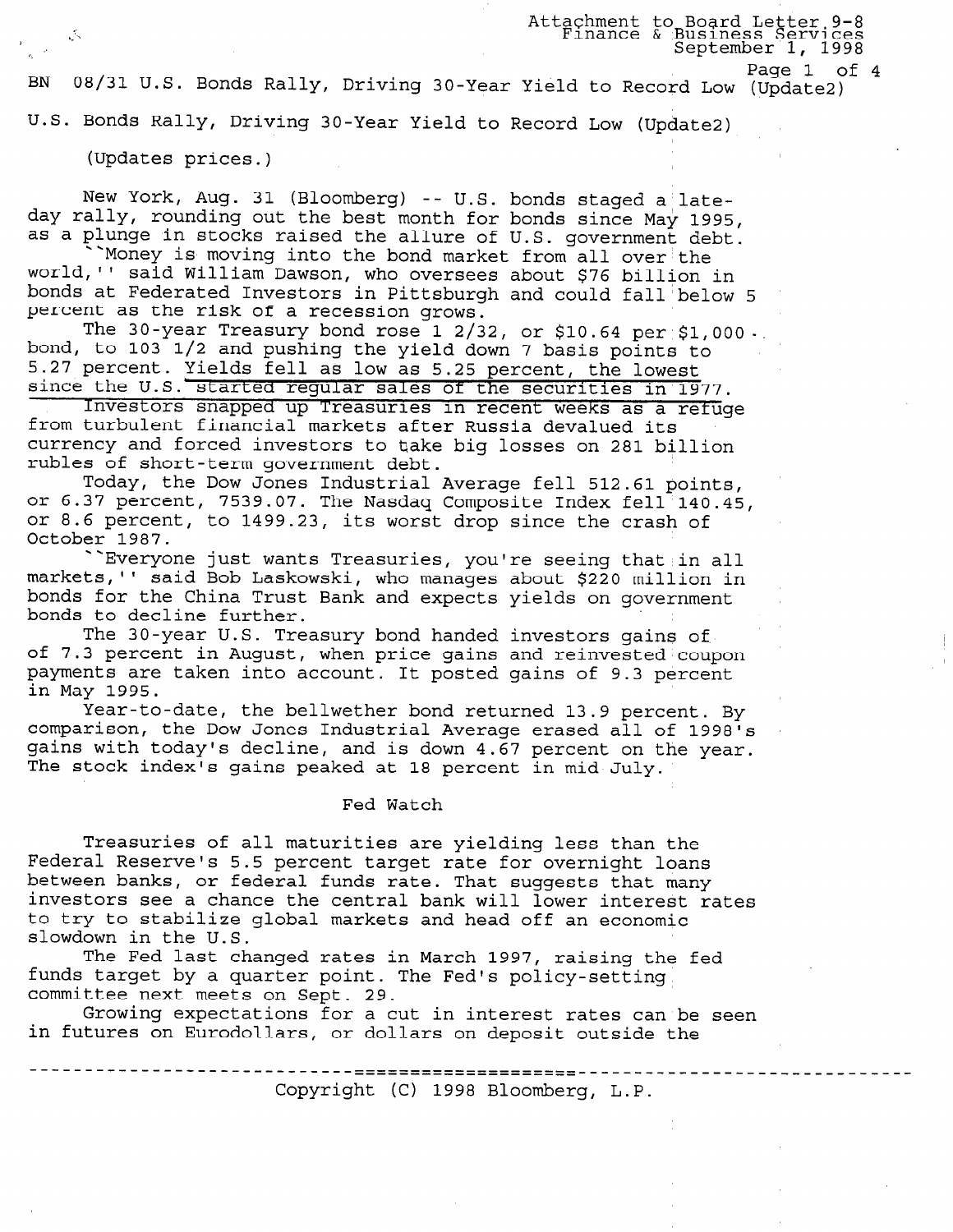Attachment to Board Letter 9-8 Finance & gusiness Services 8&pt@mk%r 1, 1998 -.

THE BOND BUYER

Monday, August 31, 1998

## SoCal Water District Has Deal Ready

.

By Andrea Figler

OS ANGELES — The Metropoli<br>
tan Water District of Souther.<br>
California plans to price a \$313 mil tan Water District of Southern lion negotiated bond issue with both newmoney and refunding portions today if the long bond's yield stays in the low fives, the district's director of finance' said last week.

The offerings have been idling for months while the district waited for the best market conditions.

But as soon as the benchmark long bond dropped to record lows Thursday, finance director Bert Becker decided the minimum 0.5% net present-value savings the agency is seeking was within reach, and gave the green light.

The bonds scheduled for refunding carry coupons in the high fives, Becker said.

Senior manager Bear, Stearns & Co. expects to price \$101.2 million in general obligation refunding and \$162.5 million in revenue refunding bonds today. The firm will also price \$50 million in new-money  $GOs$  - the last leg of an \$850 million  $GO$ authorization approved in a 1966 election.

A preliminary structure for the deal calIS for the \$162.5 million revenue refunding bonds to carry serial maturities from 1999 to 2018 and a term maturity in 2022. The

\$101.2 million in GO refunding bonds also have serial maturities from 1999 to 2018 and include a term bond in 2020.

The \$50 million new-money GO bonds carry preliminary serial maturities from 1999 to 2018 and three term bonds  $-$ <br>2020, 2028, and 2037. 2020, 2028, and 2037.<br>The district's levied ad valorem taxes

back the GO securities.

Moody's Investors Service cited the district's fundamental credit strength in rating the GO bonds and GO refunding bonds Aaa.

Standard & Poor's also rated the GO offerings AA&, noting that revenue debt, rather than GO bonds, fund a significant portion of the district's \$3.9 billion capital improvement program.

A portion of proceeds from the \$50 million GO will help fund construction of the Eastside Reservoir, which will be five miles long and two miles wide.

Standard & Poor's rates the district's revenue refunding bonds AA because maintaining the district's water supply policy could cost between \$4 billion and \$8 billion. Moody's rated the refunding bonds Aa2.

The district's net operating revenues sezuo oisuici s noi operaang revenues se-